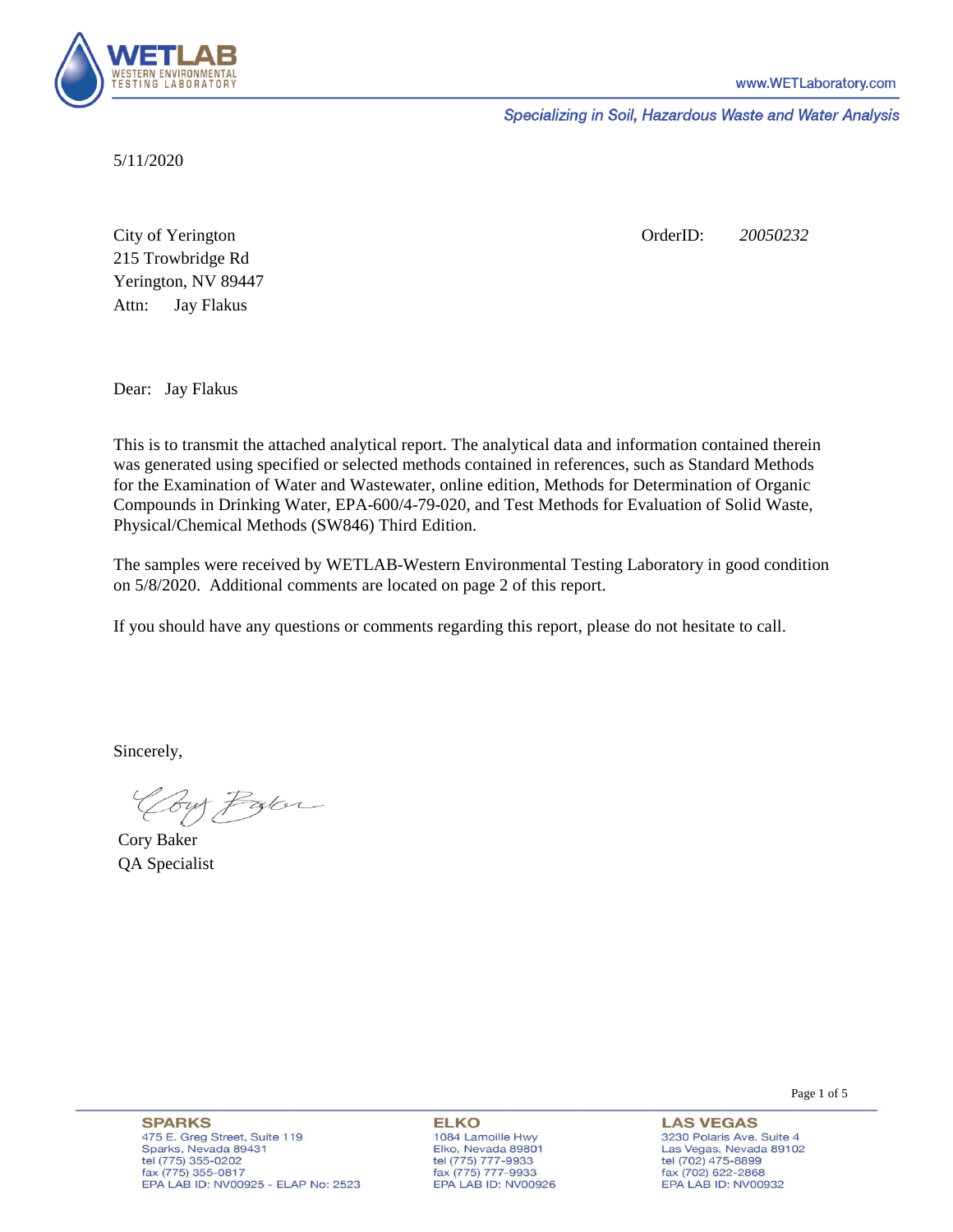## *City of Yerington - 20050232*

### **Specific Report Comments**

None

| <b>Report Legend</b>             |                          |                                                                                                                                                                                                                           |
|----------------------------------|--------------------------|---------------------------------------------------------------------------------------------------------------------------------------------------------------------------------------------------------------------------|
| B                                |                          | -- Blank contamination; Analyte detected above the method reporting limit in an associated blank                                                                                                                          |
| D                                | ۰.                       | Due to the sample matrix dilution was required in order to properly detect and report the analyte. The reporting limit has<br>been adjusted accordingly.                                                                  |
| HT                               | $\overline{\phantom{a}}$ | Sample analyzed beyond the accepted holding time                                                                                                                                                                          |
| J                                | ۰.                       | The reported value is between the laboratory method detection limit and the laboratory practical quantitation limit. The<br>reported result should be considered an estimate.                                             |
| K                                | $-1$                     | The TPH Diesel Concentration reported here likely includes some heavier TPH Oil hydrocarbons reported in the TPH<br>Diesel range as per EPA 8015.                                                                         |
| L                                | ۰.                       | The TPH Oil Concentration reported here likely includes some lighter TPH Diesel hydrocarbons reported in the TPH Oil<br>range as per EPA 8015.                                                                            |
| M                                | $- -$                    | The matrix spike/matrix spike duplicate (MS/MSD) values for the analysis of this parameter were outside acceptance<br>criteria due to probable matrix interference. The reported result should be considered an estimate. |
| N                                | ۰.                       | There was insufficient sample available to perform a spike and/or duplicate on this analytical batch.                                                                                                                     |
| NC                               | $- -$                    | Not calculated due to matrix interference                                                                                                                                                                                 |
| QD                               | ۰.                       | The sample duplicate or matrix spike duplicate analysis demonstrated sample imprecision. The reported result should be<br>considered an estimate.                                                                         |
| QL                               | ۰.                       | The result for the laboratory control sample (LCS) was outside WETLAB acceptance criteria and reanalysis was not<br>possible. The reported data should be considered an estimate.                                         |
| S                                | $- -$                    | Surrogate recovery was outside of laboratory acceptance limits due to matrix interference. The associated blank and LCS<br>surrogate recovery was within acceptance limits                                                |
| SC                               | $\sim$                   | Spike recovery not calculated. Sample concentration $>4X$ the spike amount; therefore, the spike could not be adequately<br>recovered                                                                                     |
| U                                | ۰.                       | The analyte was analyzed for, but was not detected above the level of the reported sample reporting/quantitation limit. The<br>reported result should be considered an estimate.                                          |
| $\alpha$ if $\alpha$ is $\alpha$ |                          |                                                                                                                                                                                                                           |

#### **General Lab Comments**

Per method recommendation (section 4.4), Samples analyzed by methods EPA 300.0 and EPA 300.1 have been filtered prior to analysis.

The following is an interpretation of the results from EPA method 9223B:

A result of zero (0) indicates absence for both coliform and Escherichia coli meaning the water meets the microbiological requirements of the U.S. EPA Safe Drinking Water Act (SDWA). A result of one (1) for either test indicates presence and the water does not meet the SDWA requirements. Waters with positive tests should be disinfected by a certified water treatment operator and retested.

Per federal regulation the holding time for the following parameters in aqueous/water samples is 15 minutes: Residual Chlorine, pH, Dissolved Oxygen, Sulfite.

**ELKO** 1084 Lamoille Hwy Elko, Nevada 89801 tel (775) 777-9933<br>fax (775) 777-9933 EPA LAB ID: NV00926 Page 2 of 5

**LAS VEGAS** 3230 Polaris Ave. Suite 4 Las Vegas, Nevada 89102 tel (702) 475-8899<br>fax (702) 622-2868 EPA LAB ID: NV00932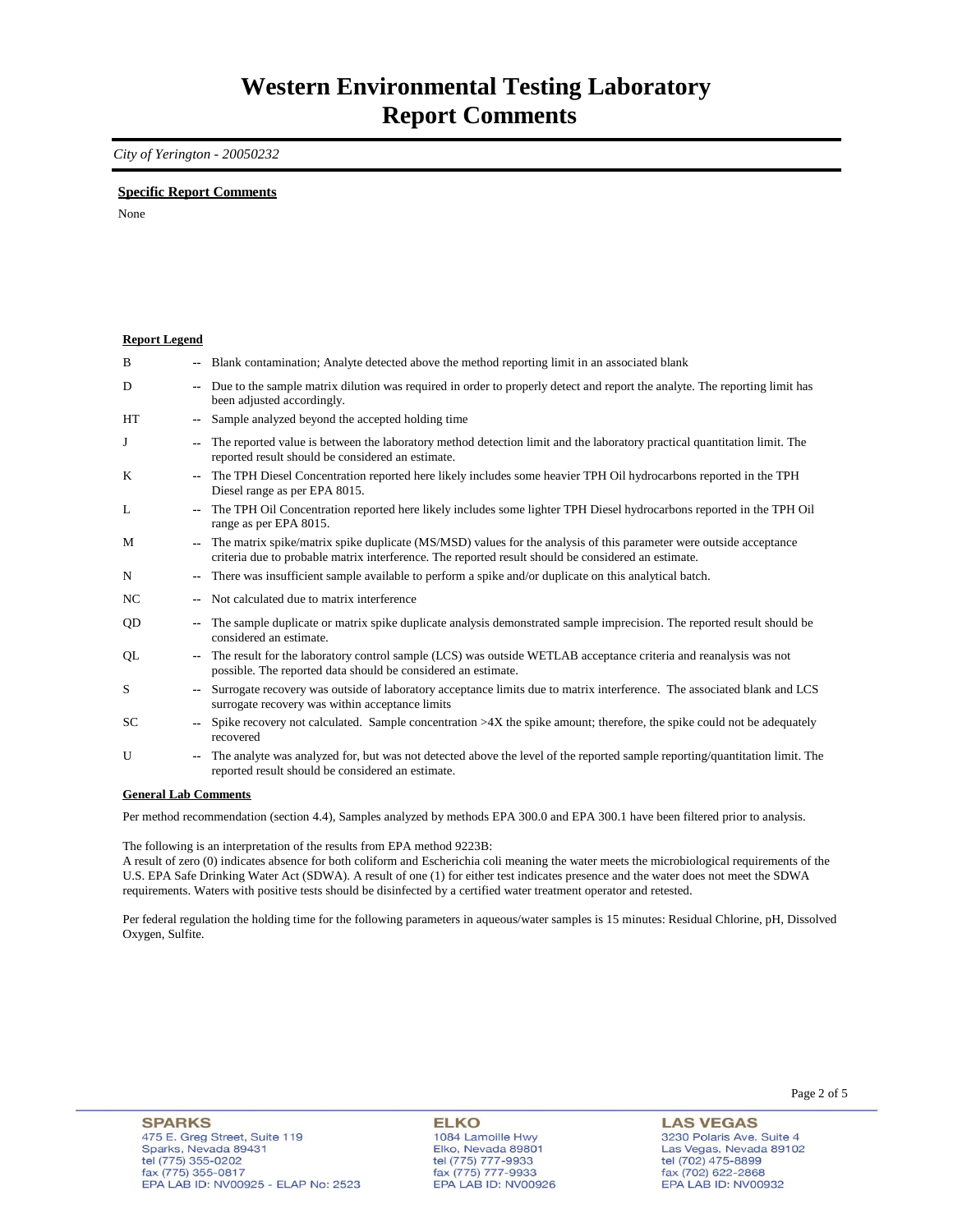## **Western Environmental Testing Laboratory Analytical Report**

**Attn:** Jay Flakus **City of Yerington 215 Trowbridge Rd Phone:** (775) 302-1155 **Fax:** NoFax **Date Printed:** 5/11/2020 **OrderID:** *20050232* **Yerington, NV 89447 PO\Project:** *OPEN/City Of Yerington NV/LY-0255-C* **WETLAB Sample ID:** 20050232-001 **Customer Sample ID: Receive Date:** 5/8/2020 14:55 4 Shelter Hills Dr **Collect Date/Time:** 5/8/2020 12:10 **Analyte Method Results Units DF RL Analyzed DW MCL Pass/Fail LabID Field Residual Chlorine:** 0.73 mg/L **Microbiological Analyses** Total Coliform SM 9223B (IDEXX 0 /100 mL 1 5/8/2020 0 /100 mL Pass NV00925 Escherichia Coli SM 9223B (IDEXX 0 /100 mL 1 5/8/2020 0 /100 mL Pass NV00925 **WETLAB Sample ID:** 20050232-002 **Customer Sample ID: Receive Date:** 5/8/2020 14:55 1 Blue Stone Ave **Collect Date/Time:** 5/8/2020 12:18 **Analyte Method Results Units DF RL Analyzed DW MCL Pass/Fail LabID Field Residual Chlorine:** 0.42 mg/L **Microbiological Analyses** Total Coliform SM 9223B (IDEXX 0 /100 mL 1 5/8/2020 0 /100 mL Pass NV00925 Escherichia Coli SM 9223B (IDEXX 0 /100 mL 1 5/8/2020 0 /100 mL Pass NV00925 **WETLAB Sample ID:** 20050232-003 **Customer Sample ID: Receive Date:** 5/8/2020 14:55 352 Second Ave **Collect Date/Time:** 5/8/2020 12:24 **Analyte Method Results Units DF RL Analyzed DW MCL Pass/Fail LabID Field Residual Chlorine:** 0.38 mg/L **Microbiological Analyses** Total Coliform SM 9223B (IDEXX 0 /100 mL 1 5/8/2020 0 /100 mL Pass NV00925 Escherichia Coli SM 9223B (IDEXX 0 /100 mL 1 5/8/2020 0 /100 mL Pass NV00925 **WETLAB Sample ID:** 20050232-004 **Customer Sample ID: Receive Date:** 5/8/2020 14:55 Mason Well **Collect Date/Time:** 5/8/2020 10:18 **Analyte Method Results Units DF RL Analyzed DW MCL Pass/Fail LabID Microbiological Analyses** Total Coliform SM 9223B (IDEXX 0 /100 mL 1 5/8/2020 0 /100 mL Pass NV00925 Escherichia Coli SM 9223B (IDEXX 0 /100 mL 1 5/8/2020 0 /100 mL Pass NV00925

*DF=Dilution Factor, RL = Reporting Limit (minimum 3X the MDL), ND = Not Detected <RL or <MDL (if listed)* Page 3 of 5

**SPARKS** 475 E. Greg Street, Suite 119 Sparks, Nevada 89431 tel (775) 355-0202 fax (775) 355-0817 EPA LAB ID: NV00925 - ELAP No: 2523

**ELKO** 1084 Lamoille Hwy Elko, Nevada 89801 tel (775) 777-9933<br>fax (775) 777-9933 EPA LAB ID: NV00926

**LAS VEGAS** 3230 Polaris Ave. Suite 4 Las Vegas, Nevada 89102 tel (702) 475-8899<br>fax (702) 622-2868 EPA LAB ID: NV00932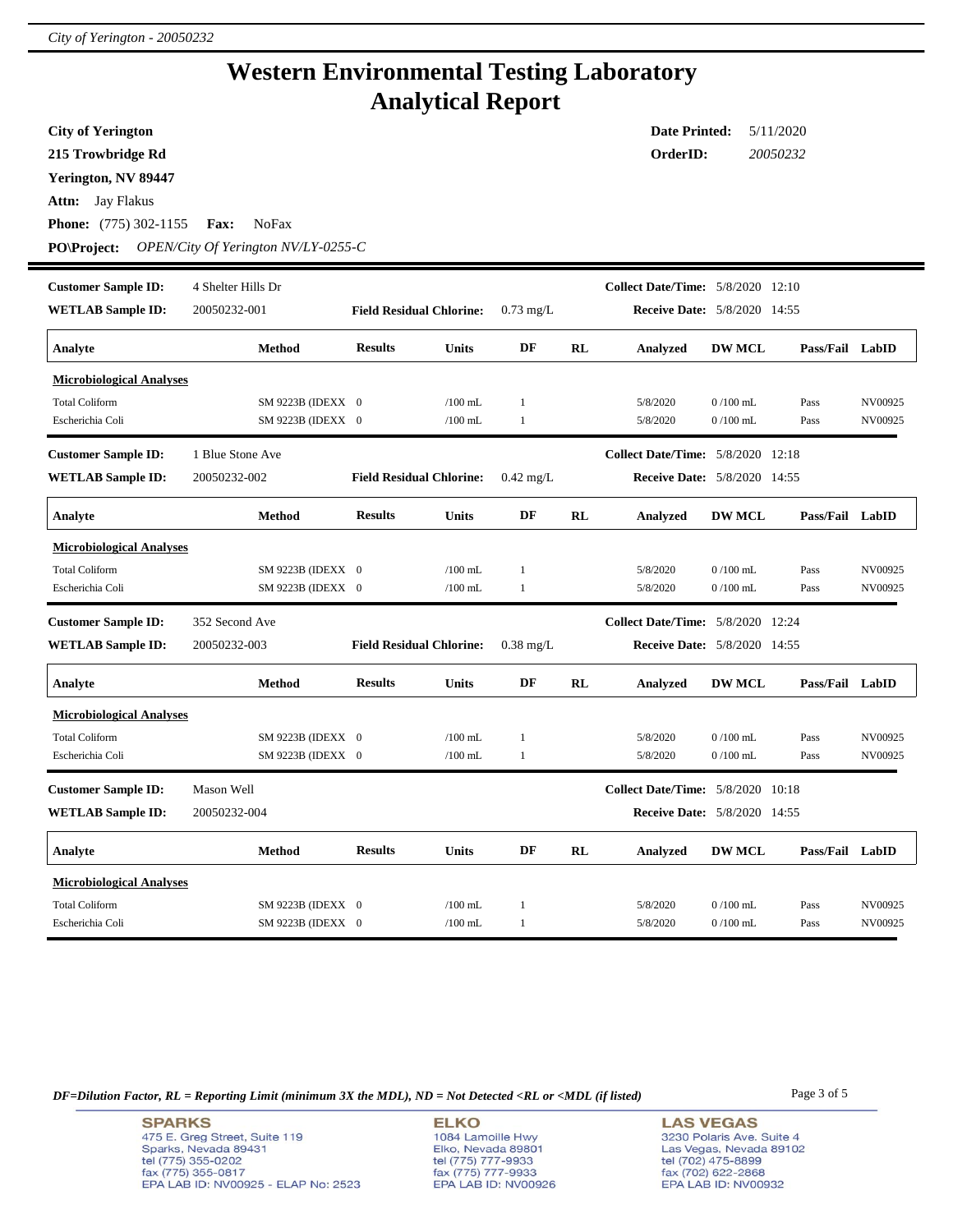| City of Yerington - 20050232    |                   |                |              |    |           |                                          |               |                 |         |
|---------------------------------|-------------------|----------------|--------------|----|-----------|------------------------------------------|---------------|-----------------|---------|
| <b>Customer Sample ID:</b>      | California Well   |                |              |    |           | <b>Collect Date/Time:</b> 5/8/2020 10:10 |               |                 |         |
| <b>WETLAB Sample ID:</b>        | 20050232-005      |                |              |    |           | <b>Receive Date:</b> 5/8/2020 14:55      |               |                 |         |
| Analyte                         | <b>Method</b>     | <b>Results</b> | <b>Units</b> | DF | <b>RL</b> | <b>Analyzed</b>                          | <b>DW MCL</b> | Pass/Fail LabID |         |
| <b>Microbiological Analyses</b> |                   |                |              |    |           |                                          |               |                 |         |
| <b>Total Coliform</b>           | SM 9223B (IDEXX 0 |                | $/100$ mL    | 1  |           | 5/8/2020                                 | $0/100$ mL    | Pass            | NV00925 |
| Escherichia Coli                | SM 9223B (IDEXX 0 |                | $/100$ mL    | 1  |           | 5/8/2020                                 | $0/100$ mL    | Pass            | NV00925 |
| <b>Customer Sample ID:</b>      | Broadway Well     |                |              |    |           | <b>Collect Date/Time: 5/8/2020 09:54</b> |               |                 |         |
| <b>WETLAB Sample ID:</b>        | 20050232-006      |                |              |    |           | Receive Date: 5/8/2020 14:55             |               |                 |         |
| Analyte                         | <b>Method</b>     | <b>Results</b> | <b>Units</b> | DF | <b>RL</b> | <b>Analyzed</b>                          | <b>DW MCL</b> | Pass/Fail LabID |         |
| <b>Microbiological Analyses</b> |                   |                |              |    |           |                                          |               |                 |         |
| <b>Total Coliform</b>           | SM 9223B (IDEXX 0 |                | $/100$ mL    | 1  |           | 5/8/2020                                 | $0/100$ mL    | Pass            | NV00925 |
| Escherichia Coli                | SM 9223B (IDEXX 0 |                | $/100$ mL    | 1  |           | 5/8/2020                                 | $0/100$ mL    | Pass            | NV00925 |
| <b>Customer Sample ID:</b>      | Mt. View Well     |                |              |    |           | <b>Collect Date/Time: 5/8/2020 09:18</b> |               |                 |         |
| <b>WETLAB Sample ID:</b>        | 20050232-007      |                |              |    |           | <b>Receive Date:</b> 5/8/2020 14:55      |               |                 |         |
| Analyte                         | <b>Method</b>     | <b>Results</b> | <b>Units</b> | DF | <b>RL</b> | Analyzed                                 | <b>DW MCL</b> | Pass/Fail LabID |         |
| <b>Microbiological Analyses</b> |                   |                |              |    |           |                                          |               |                 |         |
| <b>Total Coliform</b>           | SM 9223B (IDEXX 0 |                | $/100$ mL    | 1  |           | 5/8/2020                                 | $0/100$ mL    | Pass            | NV00925 |
| Escherichia Coli                | SM 9223B (IDEXX 0 |                | $/100$ mL    | 1  |           | 5/8/2020                                 | $0/100$ mL    | Pass            | NV00925 |

*DF=Dilution Factor, RL = Reporting Limit (minimum 3X the MDL), ND = Not Detected <RL or <MDL (if listed)* Page 4 of 5

**ELKO** 1084 Lamoille Hwy<br>Elko, Nevada 89801<br>tel (775) 777-9933<br>fax (775) 777-9933<br>EPA LAB ID: NV00926

**LAS VEGAS** 3230 Polaris Ave. Suite 4 S250 Polaris Ave. Suite<br>Las Vegas, Nevada 89102<br>tel (702) 475-8899<br>fax (702) 622-2868<br>EPA LAB ID: NV00932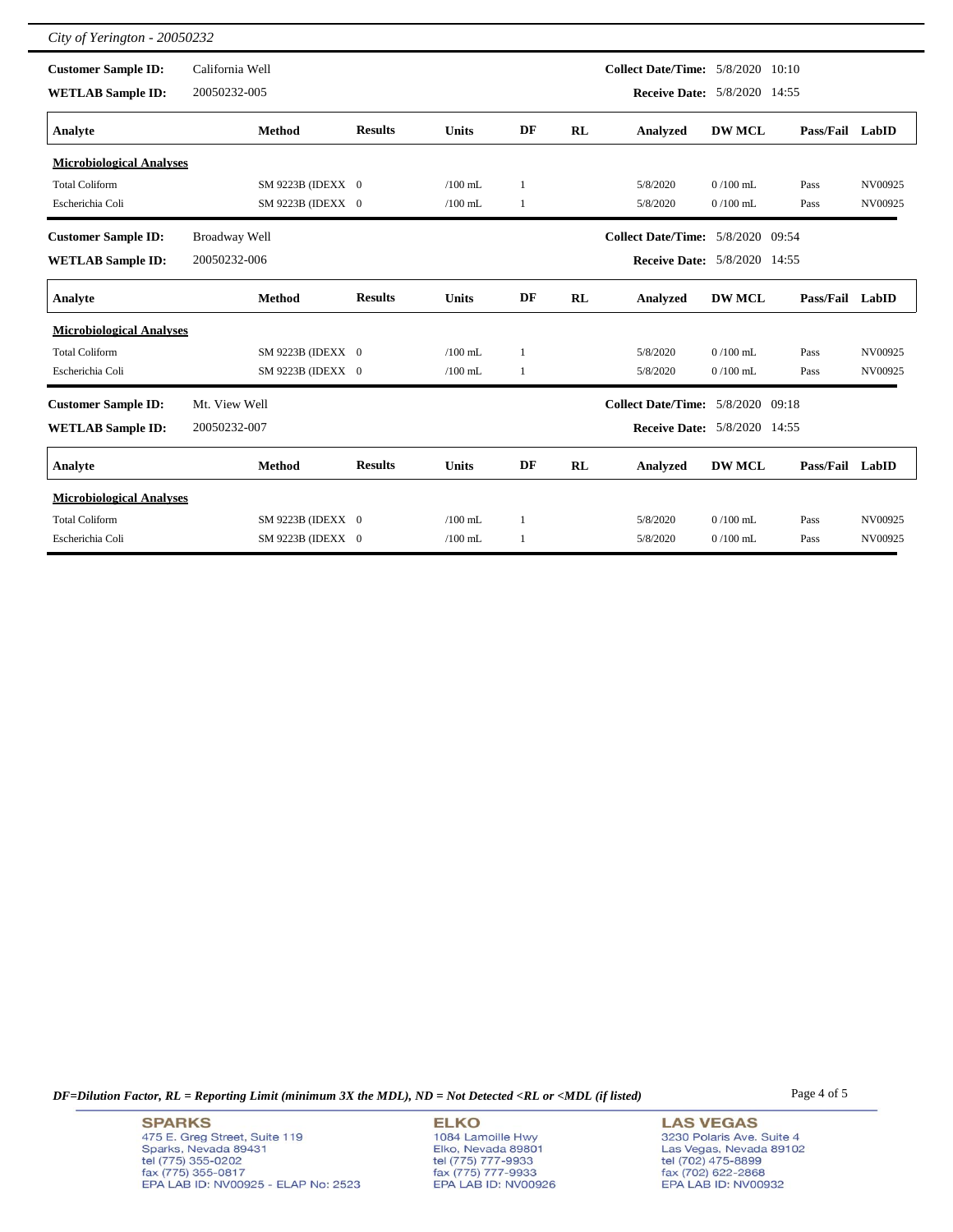# **Western Environmental Testing Laboratory QC Report**

| <b>OCBatchID</b> | <b>OCTvpe</b> | <b>Parameter</b> | Method                 | <b>Result</b> | Actual | $%$ Rec | <b>Units</b> |
|------------------|---------------|------------------|------------------------|---------------|--------|---------|--------------|
| QC20050344       | Blank 1       | Total Coliform   | <b>SM 9223B (IDEX)</b> |               |        |         | $/100$ mL    |
|                  |               | Escherichia Coli | <b>SM 9223B (IDEX)</b> |               |        |         | $/100$ mL    |

*DF=Dilution Factor, RL = Reporting Limit (minimum 3X the MDL), ND = Not Detected <RL or <MDL (if listed)* Page 5 of 5

**SPARKS** 475 E. Greg Street, Suite 119 Sparks, Nevada 89431<br>tel (775) 355-0202<br>fax (775) 355-0817 EPA LAB ID: NV00925 - ELAP No: 2523

**ELKO** 1084 Lamoille Hwy Elko, Nevada 89801<br>tel (775) 777-9933<br>fax (775) 777-9933 EPA LAB ID: NV00926

**LAS VEGAS** 3230 Polaris Ave. Suite 4 Las Vegas, Nevada 89102<br>tel (702) 475-8899<br>fax (702) 622-2868<br>EPA LAB ID: NV00932